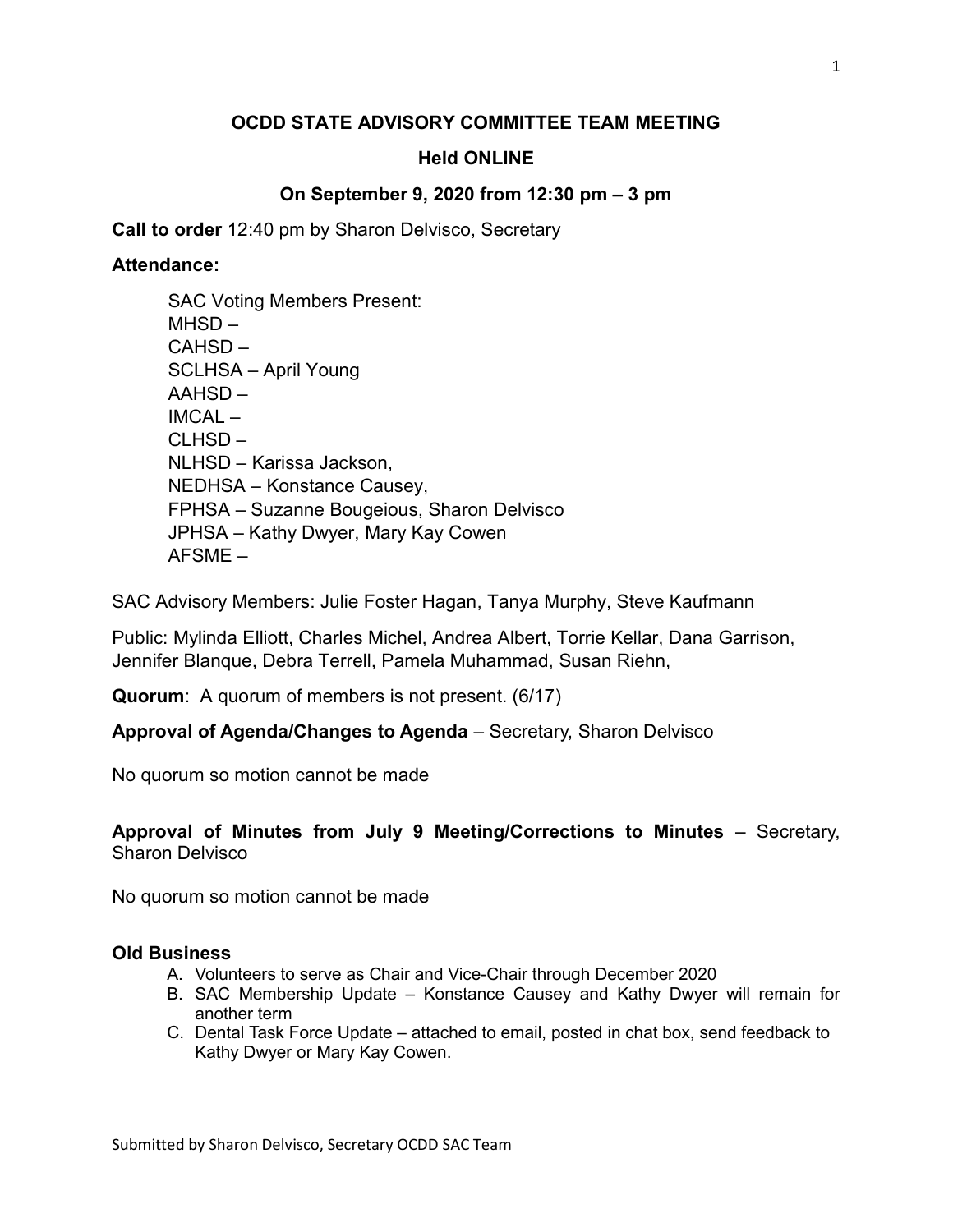#### OCDD Report – Julie Foster Hagan

Budget update – We are engaging in the FY 22 ask for funding, preparing now for this budget preparation. Will not be making new requests but will request for continued/current funding. Governor has asked if revenue estimates show significant decrease then to project out how to accommodate those. DoA Commissioner Dardenne presented original plan with no reductions to OCDD Medicaid services but reductions to OCDD office (vacant positions being held). None of the LGEs specifically indicated any reductions in programs but if state general funds go down the amount they receive in ACT 378 funds goes down and they indicated they understand the 9% has to be met. LGEs are receiving some IFS funding requests in response to COVID and Hurricane Laura. Has not been announced yet but likely that we will have a special legislative session in October to look at budget and where the state budget and the revenue estimates are.

 Legislative update – Act 421 Children's Medicaid Option (TEFRA like Medicaid Program) – mandate to implement. On September 1 submitted the 1115 application to CMS for consideration, determined through work with stakeholders, there are some families that were hoping for a state plan option because it would mean qualification and people receive it, however we didn't get a specific budget assigned and needed to prevent costs being more than funding, so the 1115 demo allows us to implement the program with some restrictions to make sure it is implemented in best way for Louisiana and tie program to amount of dollars funded from legislators, lasts for 5 years and allows for study of the population that needs the program and the costs associated with the program and then will know how to move forward based on needs. It allows for children that are 18 or younger and family income makes them not eligible for Medicaid and they have intensive support needs then the child is eligible for Medicaid state plan services. Their needs are not met by typical insurance coverage. So with statement of approval (SOA) and 90L will establish person has intermediate care level of need. It provides a pathway for the kids with significant needs. So there will be some reimbursement (LGEs), there are many unknowns because it is a new program and difficult to plan, people will apply and be assessed at LGEs. Public forums are on Medicaid website with dedicated ACT 421 section of Medicaid page on web (link to webpage with videos of Act 421 public forums is https://ldh.la.gov/index.cfm/page/3985. Asked for it start Jan 1, 2021 with 6 months of funding attached to it.

#### Questions:

Kathy Dwyer: If the program does start on time then the 6 months of funding will cover it through the end of the fiscal year?

Julie Foster Hagan – Yes but I will have to send the amount.

Kathy Dwyer: If the program starts later will you be able to carryover an unspent funds?

Julie Foster Hagan – No, these are state general funds that cannot be carried over.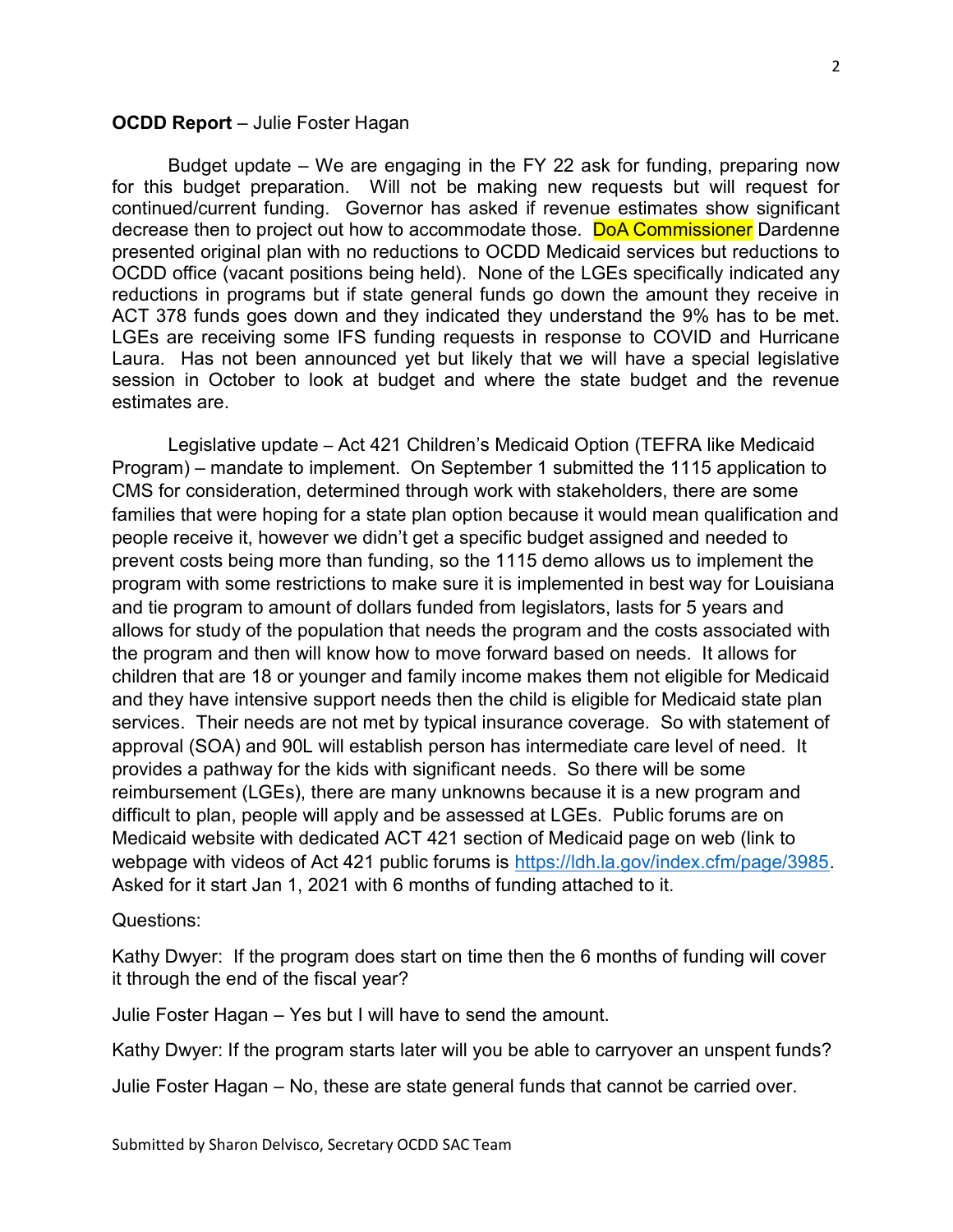Steve Kaufmann - Who at OCDD is making sure all residents at Pinecrest and private ICF/IDD's have census forms submitted?

Julie – Not sure, she will get the information.

COVID Update - Julie: tracking ICF participants and waiver participants impacted by COVID. We publish update weekly on OCDD website about number of people impacted and how. We also have a resource guide on website, i.e., Wellness and Prevention Tips. People at home now and those who do not understand the impact of COVID and lack of access to community, the guide and some adaptations being updated in the guide for emotional wellness for response to hurricane also. The link to OCDD wellness guide on website is https://ldh.la.gov/index.cfm/page/3890

Hurricane Update - Have a lot of people that evacuated, and we are tracking this, 26 storm related deaths most due to generator inappropriate use and heat. Biggest impact in Lake Charles area, we are doing outreach there. IMCAL email is reestablished.

Kathy Dwyer – numbers? If someone needs help who to connect to?

Julie Foster Hagan -  $\#$  evacuated,  $\#$  returned,  $\#$  of people with and without electricity,  $\#$ of people using generators, people without power and without generators. Each regions sets up a triage line through OPH but call 211 to get connected to their regionals services and if have waiver connect with support coordinator and LGE. 225 342 0095 is state office number.

Melinda Elliott – FHF is still answering phone, they can be reached at 337 436 2570.

Julie Foster Hagan – getting clarification and guidance for RAC and SAC membership – talking to Dept Legal team for clarification.

Suzanne Howell Bougeious – if we move to Phase III will there be info about day programs opening?

Julie Foster Hagan: The decision to mandatory close day programs was made by the state public health officer. It is really a wait and see what the Governor proclaims and then after announcement will begin conversation with public health. A virtual day program option is being explored, and providers may be able to bill, requested in Appendix K. This may be to accommodate people in high risk categories even if the programs re-open.

Kathy Dwyer: A question has been raised as to whether or not RACs/SAC are exempted from a section of the Open Meeting Laws related to meeting notices and minutes requirements. This may need to be added to legal team review.

Table to next meeting (Sharon will send an email to Julie)

Issues/Questions from RAC Teams: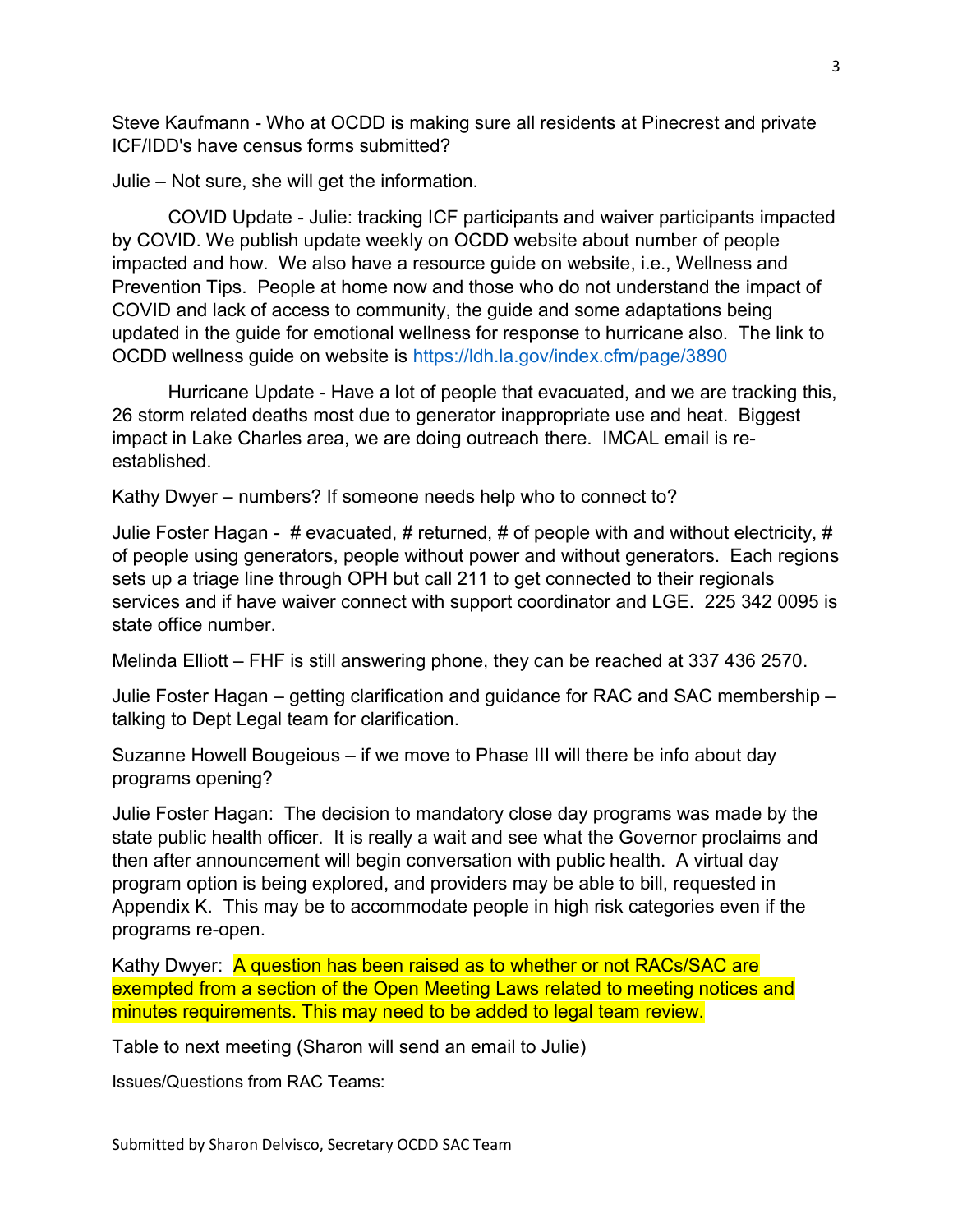- 1) Is it possible for the SAC Team members to motion that Early Steps revise policy to include requiring Family Support Coordinators (FSCs) to call LGEs during transition meeting with family to setup introductory meeting for families to meet with LGE to learn about and apply for DD services. There is a high turnover of FSCs so a policy as opposed to a recommendation/suggestion is needed to assure FSCs follow through with contacting LGEs during transition meeting.
- 2) FSCs need training on DD services to encourage families to follow through and understand the different ways DD services can be beneficial to families.
- 3) Communication with families need to be in laymen terms for families to understand.

### Reports from Regional Advisory Committee Teams

MHSD: no report

CAHSD: no report

SCHSA: April Young – had meeting last Weds and talked about changes to IFS, and we have members rolling off and we are going to vote on members. Our next meeting is Nov 17. Upcoming workshops.

AAHSD: No report.

IMCAL: No report.

CLHSD – No report.

NLHSD – Karissa Jackson – meeting on 9/15 by zoom. Meeting in June did not have a quorum.

NEDHSA – Konstance Causey – last meeting on July 28 and had quorum and HSA provided update on entry, no face to face meetings at that time, if psyc eval is needed they will try to accommodate, issues with school system with paperwork, questions about timeline for SUN assessments, questions about move up but some people had reported 90 days had been reached and no SUN assessment, need for RAC members, utilize some funding to recruit members from HSA, 3 indicators not met employment, % of POC meets needs of recipients, and Early Steps. Oct 27 is next meeting.

FPHSA – Suzanne provided report held on Aug 11 with quorum serving 1184 waivers, bump ups do continues, agreements being sent by email for family support funds, 97.8% of budget expended, 209 crisis agreements, office still working from home and in office, employment data not collected due to COVID, evals are being conducted virtually, drop in referrals due to COVID, training for support coordinators, employment report some projects on hold. Next meeting will be Oct 13.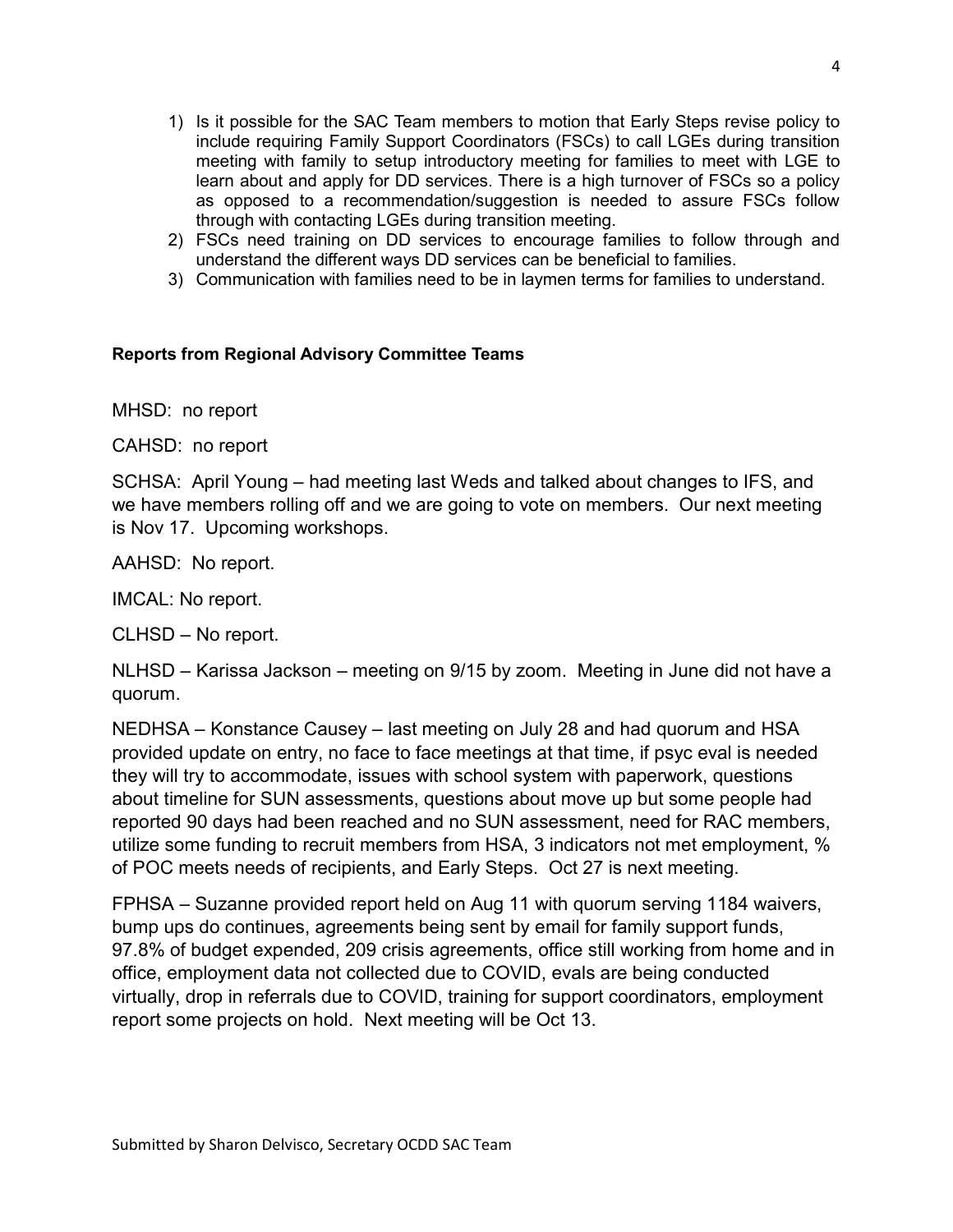JPHSA – Kathy Dwyer meeting via Zoom and had quorum, a while back we met with Sheriff's office and JPHSA was collaborating with FHF to hold a community building event. A date in May was set date but postponed due to COVID. We received one new member application, 4 RAC members whose 2<sup>nd</sup> terms expired, 3 members whose were appointed a 2<sup>nd</sup> term, 2 agencies became ad hoc members, 68 letters sent to EarlySteps families soon to be transitioning from Early Steps to DD services. Out of the 68 letters mailed, only 9 families applied for DD Services, 2 did not have a DD diagnosis, 1 family said they were not interested, and 2 did not show up for their appointments. The Jefferson Parish Schools representative in charge of Child Find offered to help in any way she can to link families to DD services.

JPHSA DD Director reports State general funds were cut in 1/2. There are unknown costs with TEFRA like waiver implementation, assessment requires registered nurse, met all performance indicators except for employment, exceeded the 9% for Act 73 by 179,000 dollars, could not report % for employment and data not available during COVID, new OCCD Critical Incident Reporting system so no report on numbers, LRS funding 4 categories and needs help with referrals to LRS. LRS assistance could include financial assistance with Bridges to Independence. Next meeting is October 27th at 2pm.

#### New Business

A. Nomination and election of Officers: Chair and Vice-Chair ACTION STEP: Sharon will send out info for nominations by mail.

B. OCDD website – SAC page needs to be updated and who is monitoring the email lastateadvisorycommittee@gmail.com

ACTION STEP: Members will review the OCDD SAC Page and send Sharon suggestions for improvements by July 15<sup>th</sup> at sharondelvisco@yahoo.com

- C. Review of Louisiana Public Meeting Law attached to email
	- a. Shouldn't RAC info (agenda, minutes, etc.) be posted as public documents on LGE website?
	- b. Shouldn't SAC info (agenda, minutes, members) be posted as public documents on OCCD website?

#### **Announcements**

None

Next OCDD SAC Meeting: TUESDAY due to holiday Nov 10 at 12:30 pm will be held online.

You are invited to a Zoom meeting.

When: Nov 11, 2020 12:30 PM Central Time (US and Canada)

Submitted by Sharon Delvisco, Secretary OCDD SAC Team